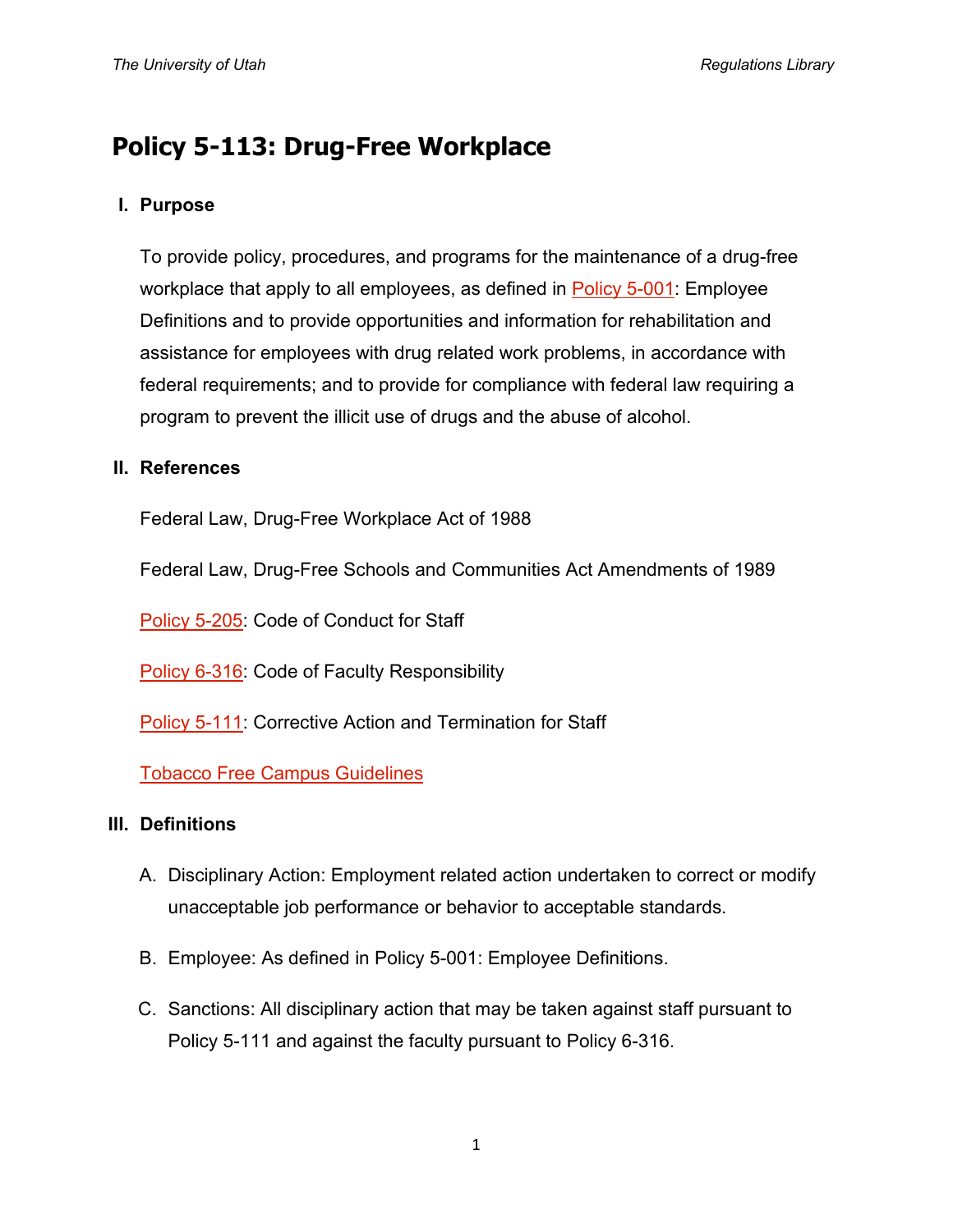- D. Conviction: Finding of guilt for a crime by a court of competent jurisdiction, including a "No Contest" plea.
- E. Workplace: Any location operated and maintained by the University.
- F. Work Off Campus: Performance of official University business by an employee at any time and at any place away from the university.
- G. Controlled Substance: Any controlled substance in schedules I through V of Section 202 of the Controlled Substance Act (21 U.S.C. 812). A copy of these schedules is available for review by any member of the University community in the Office of Personnel and Benefits and Student Counseling.
- H. Criminal Drug Statute: A criminal drug statute involving the manufacture, distribution, dispensation, use or possession of any controlled substance.
- I. Relevant employee definitions are defined in Policy 5-001.

#### **IV. Policy**

- A. It is University policy to maintain a drug-free workplace. It shall be a violation of this policy for employees to engage in the unlawful manufacture, distribution, dispensation, possession, and/or use of a controlled substance or alcohol at University workplace, or while engaged in university business off campus.
- B. Any person accepting employment with the University agrees to abide by the terms of this policy and procedure.
- C. As a condition of employment, a University employee assigned to a federal contract or grant, agrees to notify the employee's supervisor of any conviction for a violation of a criminal drug statute if the violation occurs in the workplace or while the employee is engaged in University work off campus.
	- 1. This notification must be made no later than five (5) calendar days after a conviction for violation of a criminal drug statute.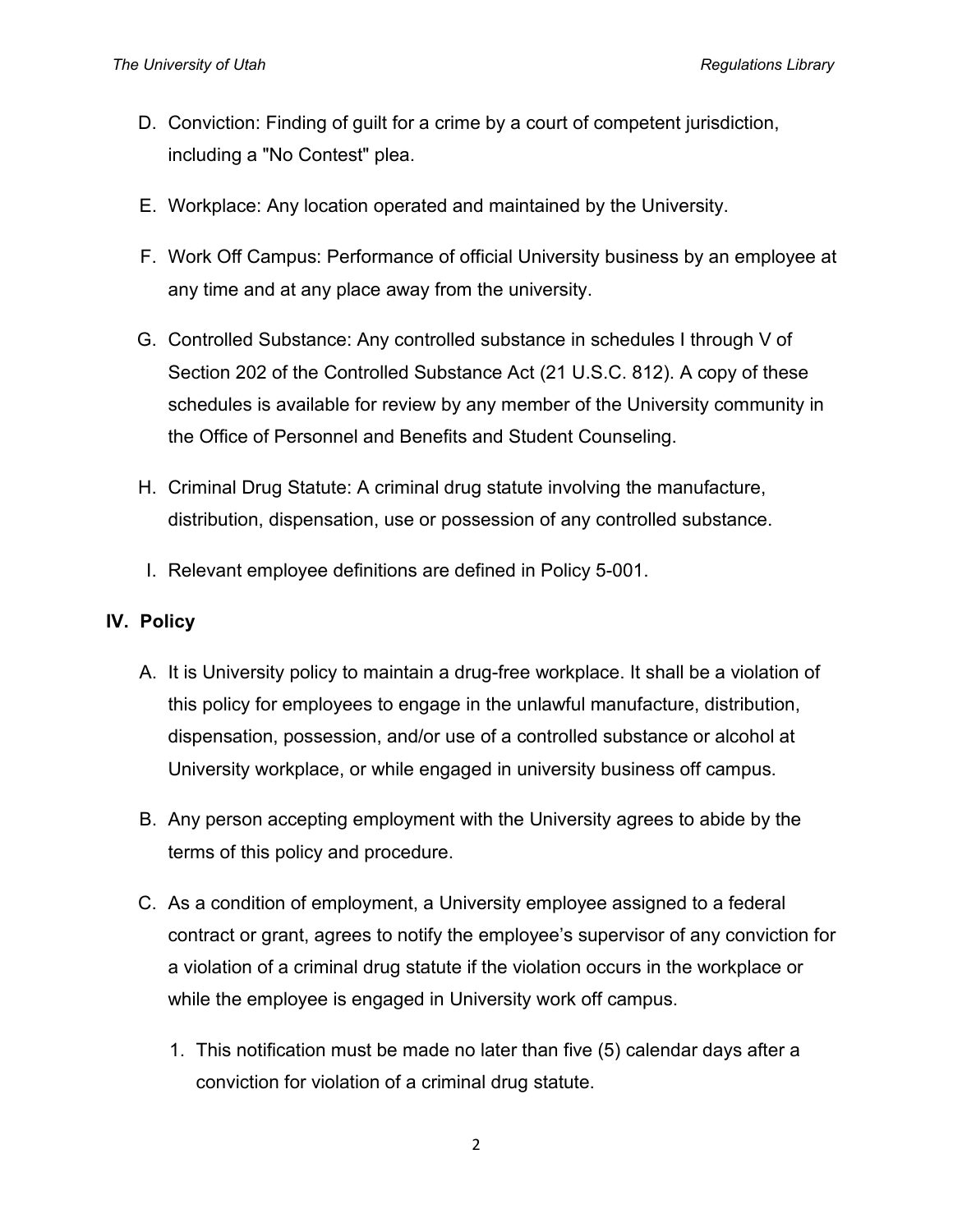- 2. Within thirty (30) calendar days of notification of a conviction of a criminal drug statute, the university will take appropriate actions as described in paragraph D. below.
- D. Any employee of the University who violates this policy, or who has been convicted of a violation of a criminal drug statute while assigned to work on a federal contract or grant as described in paragraph C. above, may be required to participate in a drug or alcohol abuse assistance or rehabilitation program approved by the Vice President for Human Resources in accordance with federal law; and/or may have disciplinary action and sanctions imposed. Whenever permitted by University regulations, rehabilitation is to be preferred to discipline for violations of this section.
- E. Annually the University will distribute information about the program to prevent the illicit use of drugs and the abuse of alcohol by students and employees as required by federal law.
- F. Biennially, the University will conduct a review of its program to determine its effectiveness, to implement changes if needed, and to ensure that sanctions are consistently enforced.

## **V. Procedure**

- A. The Office of the President shall periodically inform all employees of this policy and its contents. Human Resources shall inform new employees holding benefits eligible positions of the policy. Departments will also provide policy notification to all employees holding non-benefits eligible positions.
- B. The University shall operate an ongoing Drug-Free Awareness Program to inform employees and supervisors about:
	- 1. The health risks of illicit use of drugs and the abuse of alcohol.
	- 2. Any available drug and alcohol counseling, rehabilitation, and employee assistance programs.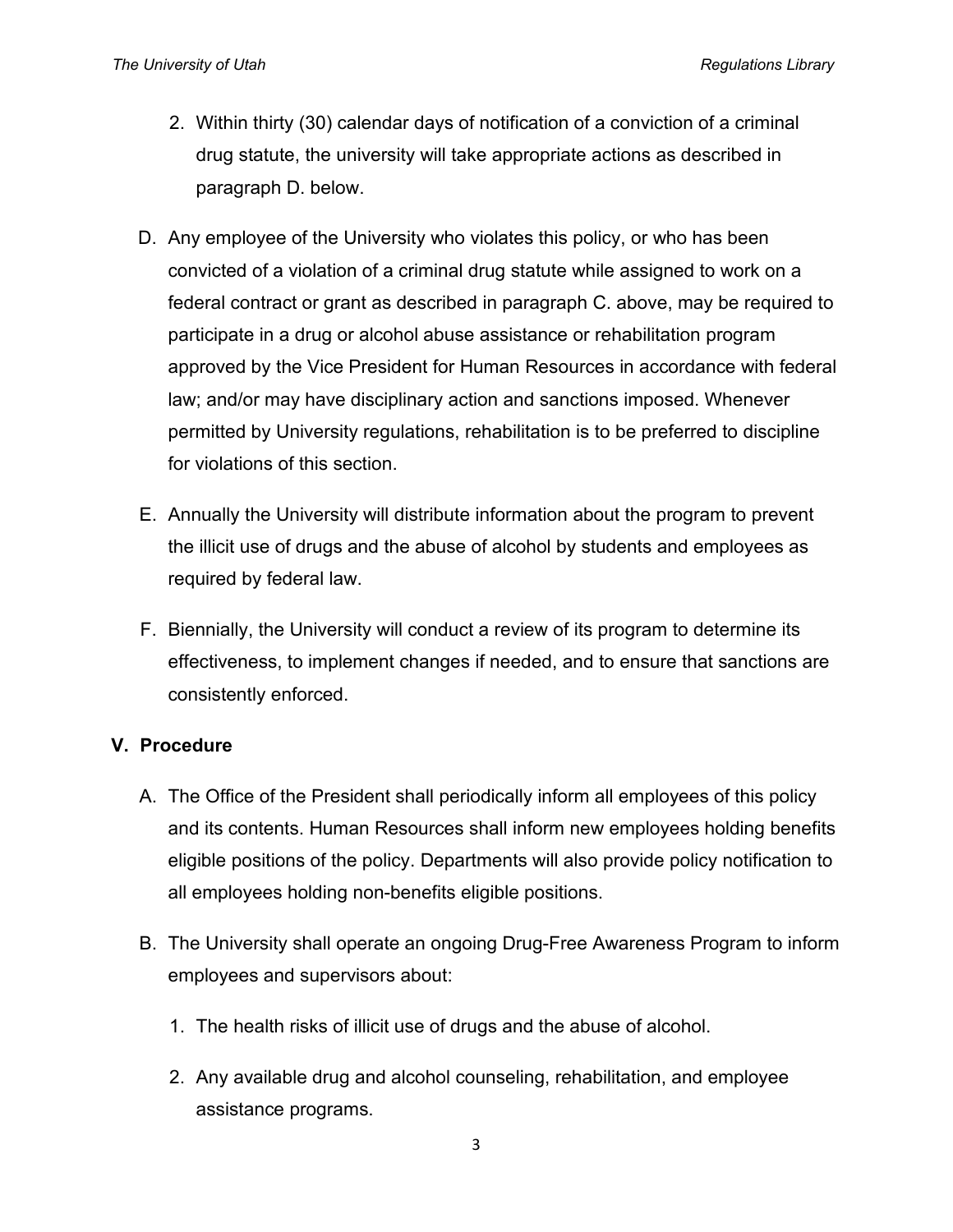- C. If an employee is engaged in the performance of federal contracts and is convicted under a criminal drug statute occurring at a University workplace or while engaged in University work off campus, the following actions shall be taken:
	- 1. The employee shall notify the employee's supervisor of the conviction under a criminal drug statute within five (5) days of the conviction.
	- 2. The supervisor shall contact the Vice President for Human Resources within two (2) work days following notification of the conviction under a criminal drug statute.
	- 3. The Vice President for Human Resources shall then inform the Vice President for Research who shall notify the appropriate federal agency within ten (10) calendar days of receipt of a notice of conviction under a criminal drug statute.
	- 4. Within thirty (30) days after receiving notice of conviction under a criminal drug statute, appropriate action shall be taken in accordance with paragraph IV. D. above.

## **VI. Contacts**

Policy Owners: Questions about this Policy and any related Rules, Procedures and Guidelines should be directed to the Director of Benefits for Human Resources and the Director of Employee Relations for Human Resources.

Policy Officer: Only the [Vice President for Human Resources](http://regulations.utah.edu/info/index.php) or designee has the authority to grant exceptions to this Policy.

## **VII. History**

Editorially changed March 4, 2022 to replace gender-specific pronouns

Editorially revised: October 11, 2011